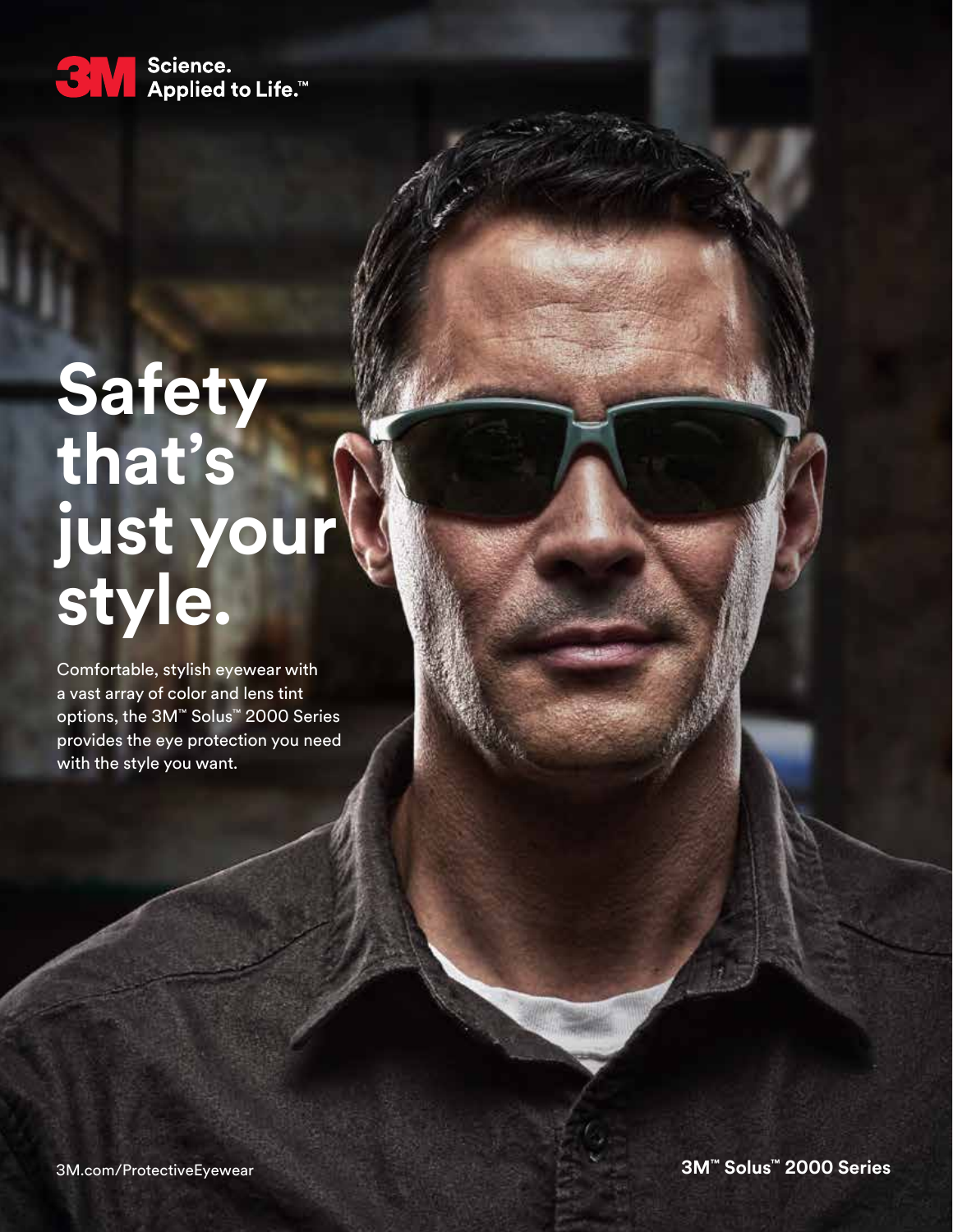NOTE: Does not meet ANSI Z87.1 D4 dust or D5 fine dust rating. Users must determine if eyewear is suitable for the application prior to use. **2 | | 3**

## **Solus™ Series—so cool, so comfortable, so you.**

colors and features like a removable foam gasket to create your best protective eyewear solution.





### **Looks that stand out.**

Lens: IR 1.7 Gray | Frame Color: Black/Green

Lens: IR 3.0 Gray | Frame Color: Black/Green

**S2050AS-BLK** Lens: IR 5.0 Gray | Frame Color: Black/Green

#### **3M™ Solus™ 2000 Series**

\*3M internal testing per EN168 test method when compared with traditional anti-fog coatings.

3M PSD products are for occupational use only.